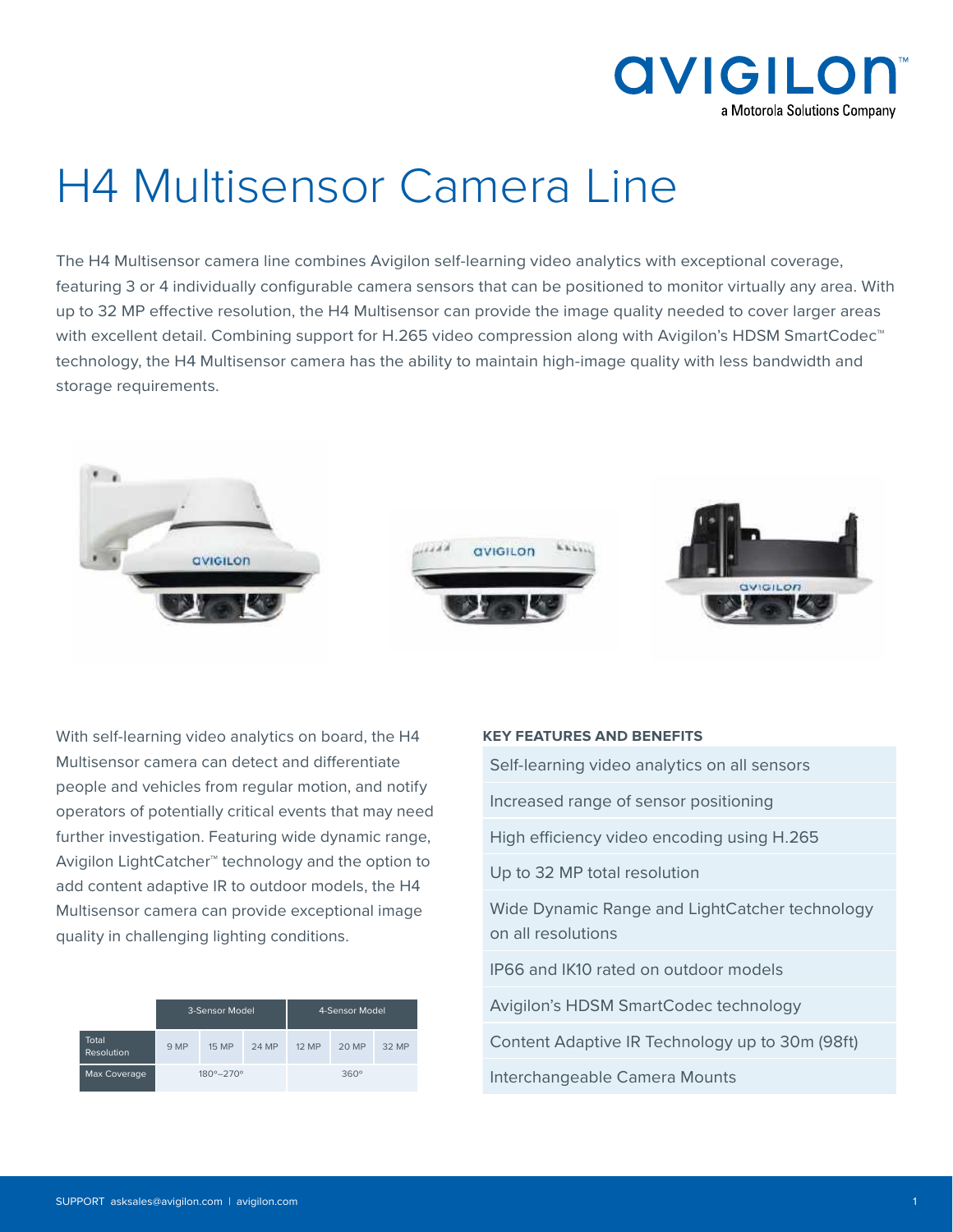## Specifications

|                                   |                                                              | 3.0 MP                                                                                                                                                                                                                          | 5.0 MP                                                            | 4K (8.0 MP)                                                                                        |  |  |  |
|-----------------------------------|--------------------------------------------------------------|---------------------------------------------------------------------------------------------------------------------------------------------------------------------------------------------------------------------------------|-------------------------------------------------------------------|----------------------------------------------------------------------------------------------------|--|--|--|
| <b>IMAGE</b>                      | <b>Image Sensor</b>                                          | 1/2.8" progressive scan CMOS                                                                                                                                                                                                    | 1/2.8" progressive scan CMOS                                      | 1/2.5" progressive scan CMOS                                                                       |  |  |  |
| <b>PERFORMANCE</b>                | <b>Active Pixels</b>                                         | 2048 (H) x 1536 (V)                                                                                                                                                                                                             | $2592 \times 1944$                                                | 3840 × 2160                                                                                        |  |  |  |
| (per image sensor)                | 3 x image sensor, max<br>resolution                          | 6144 (H) x 1536 (V)                                                                                                                                                                                                             | $7776 \times 1944$                                                | $11520 \times 2160$                                                                                |  |  |  |
|                                   | 4 x image sensor, max<br>resolution                          | 8192 (H) x 1536 (V)                                                                                                                                                                                                             | 10368 × 1944                                                      | 15360 × 2160                                                                                       |  |  |  |
|                                   | Aspect ratio                                                 | 4:3                                                                                                                                                                                                                             | 4:3                                                               | 16:9                                                                                               |  |  |  |
|                                   | IR Illumination - Optional<br>(high power 850 nm LEDs)       | 30m (98 ft) maximum distance at 0 lux                                                                                                                                                                                           |                                                                   |                                                                                                    |  |  |  |
|                                   | Minimum Illumination                                         | 2.8mm:<br>0.025 lux (F1.2) in color mode<br>0.005 lux (F1.2) in mono mode<br>0 lux with optional IR illuminator<br>0.05 lux (F1.6) in color mode<br>4mm:<br>0.010 lux (F1.6) in mono mode<br>0 lux with optional IR illuminator |                                                                   | 0.2 lux (F1.8) in color mode<br>0.04 lux (F1.8) in mono mode<br>0 lux with optional IR illuminator |  |  |  |
|                                   | <b>Dynamic Range</b>                                         | 100 dB, true WDR, dual exposure                                                                                                                                                                                                 |                                                                   |                                                                                                    |  |  |  |
|                                   | 3D Noise Reduction Filter                                    | Yes                                                                                                                                                                                                                             | Yes                                                               | Yes                                                                                                |  |  |  |
|                                   | <b>Image Rate-Analytics</b><br><b>Enabled on All Sensors</b> |                                                                                                                                                                                                                                 |                                                                   |                                                                                                    |  |  |  |
|                                   | 3x Image Sensor<br>(60 Hz/50 Hz)                             | 24 / 25 fps                                                                                                                                                                                                                     | 15 / 17 fps                                                       | 12/13 fps                                                                                          |  |  |  |
|                                   | 4x Image Sensor<br>(60 Hz/50 Hz)                             | 20 / 20 fps                                                                                                                                                                                                                     | 13 / 13 fps                                                       | $8/8$ fps                                                                                          |  |  |  |
|                                   | Image Rate-High Framerate<br><b>Mode</b>                     |                                                                                                                                                                                                                                 |                                                                   |                                                                                                    |  |  |  |
|                                   | 3x Image Sensor<br>(60 Hz/50 Hz)                             | 30 / 25 fps                                                                                                                                                                                                                     | 20 / 20 fps                                                       | 15 / 14 fps                                                                                        |  |  |  |
|                                   | 4x Image Sensor<br>(60 Hz/50 Hz)                             | 20 / 20 fps                                                                                                                                                                                                                     | 15 / 14 fps                                                       | 10 / 10 fps                                                                                        |  |  |  |
|                                   |                                                              |                                                                                                                                                                                                                                 |                                                                   |                                                                                                    |  |  |  |
| <b>LENS</b><br>(per image sensor) | Lens and Horizontal Field<br>of View                         | $2.8$ mm f1.2 - 103 $^{\circ}$<br>$4mmf1.6 - 72°$<br>Remote focus                                                                                                                                                               | $2.8$ mm f1.2 - 103 $^{\circ}$<br>$4mmf1.6 - 72°$<br>Remote focus | $4mmf1.8 - 101°$<br>5.2mm $f1.8 - 70^\circ$<br>Remote focus                                        |  |  |  |
|                                   |                                                              |                                                                                                                                                                                                                                 |                                                                   |                                                                                                    |  |  |  |

| <b>IMAGE CONTROL</b> | Image Compression Method          | H.264 HDSM SmartCodec, H.265 HDSM SmartCodec, Motion JPEG |
|----------------------|-----------------------------------|-----------------------------------------------------------|
|                      | Streaming                         | Multi-stream H.264, Multi-stream H.265, Motion JPEG       |
|                      | <b>Motion Detection</b>           | Selectable sensitivity and threshold                      |
|                      | <b>Electronic Shutter Control</b> | Automatic, Manual (1/8 to 1/8000 sec)                     |
|                      | Iris Control                      | Fixed                                                     |
|                      | Day/Night Control                 | Automatic, Manual                                         |
|                      | <b>Flicker Control</b>            | 60 Hz, 50 Hz                                              |
|                      | <b>White Balance</b>              | Automatic, Manual                                         |
|                      | <b>Backlight Compensation</b>     | Adjustable                                                |
|                      | Privacy Zones                     | Up to 64 zones                                            |
|                      | Audio Compression Method          | G.711 PCM 8 kHz                                           |
|                      | Audio Input/Output                | Line level input and output                               |
|                      | External I/O Terminals            | Alarm In, Alarm Out                                       |
|                      |                                   |                                                           |

| <b>NETWORK</b>     | <b>Network</b>                 | Gigabit Ethernet, 1000BASE-TX                                                                                                      |
|--------------------|--------------------------------|------------------------------------------------------------------------------------------------------------------------------------|
|                    | Cabling Type                   | CAT5E                                                                                                                              |
|                    | Connector                      | RJ-45                                                                                                                              |
|                    | <b>API</b>                     | ONVIF <sup>®</sup> compliance Profile S and Profile T (www.onvif.org)                                                              |
|                    | Security                       | Password protection, HTTPS encryption, digest authentication, WS authentication, user access log, 802.1x port based authentication |
|                    | Protocol                       | IPv4, IPv6, HTTP, HTTPS, SOAP, DNS, NTP, RTSP, RTCP, RTP, TCP, UDP, IGMP, ICMP, DHCP, Zeroconf, ARP                                |
|                    | <b>Streaming Protocols</b>     | RTP/UDP, RTP/UDP multicast, RTP/RTSP/TCP, RTP/RTSP/HTTP/TCP, RTP/RTSP/HTTPS/TCP, HTTP                                              |
|                    | Device Management<br>Protocols | SNMP v2c. SNMP v3                                                                                                                  |
|                    |                                |                                                                                                                                    |
| <b>PERIPHERALS</b> | <b>USB Port</b>                | <b>USB 2.0</b>                                                                                                                     |
|                    | <b>Onboard Storage</b>         | MicroSD/microSDHC/microSDXC slot – class 10/UHS-1 or better recommended                                                            |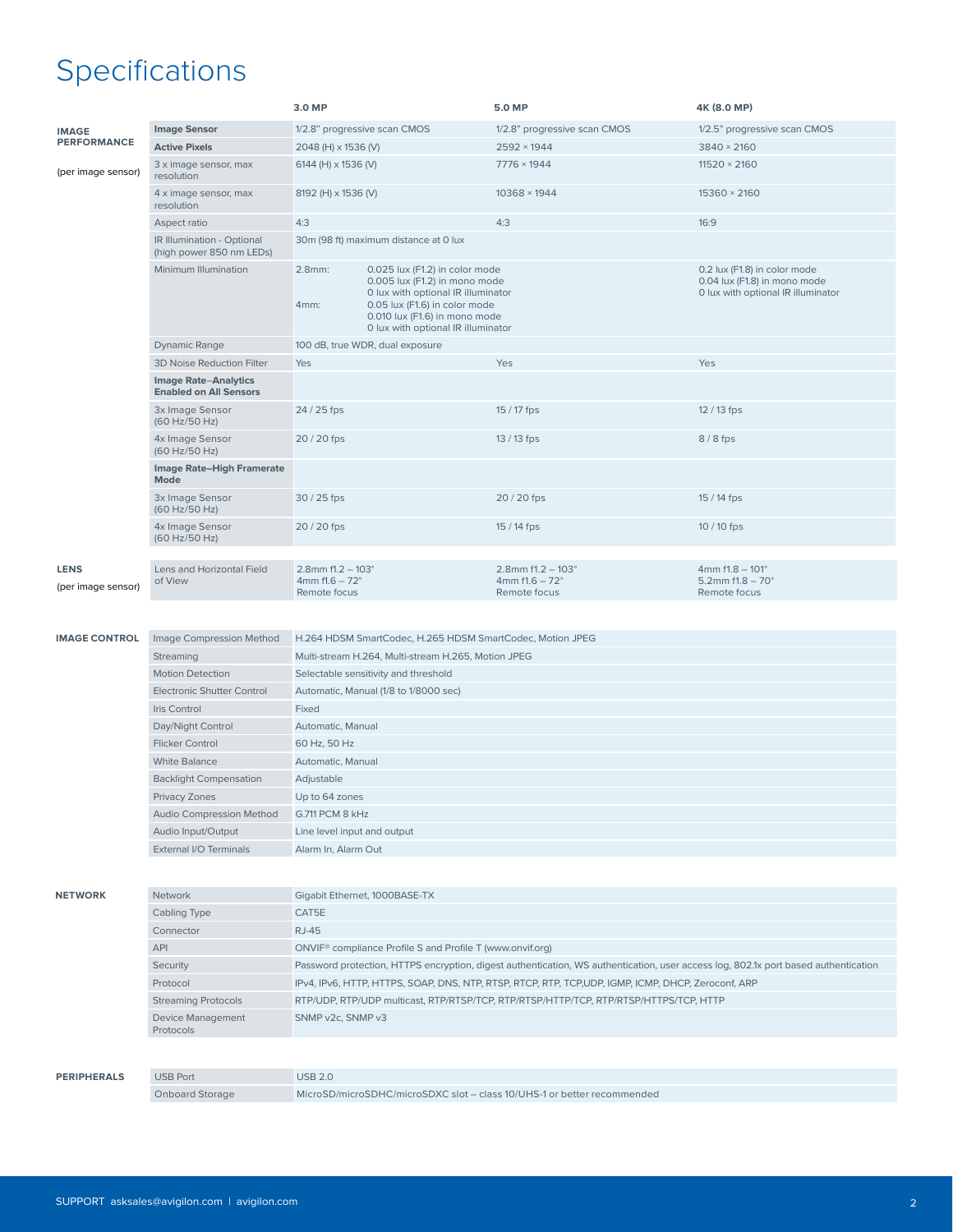## Specifications

|                                       |                                        | <b>IN-CEILING MOUNT</b>                                                                                                                                                                               | <b>SURFACE MOUNT</b>                                                                                                          |                                                      | <b>PENDANT MOUNT</b>                                                                                                          |  |  |
|---------------------------------------|----------------------------------------|-------------------------------------------------------------------------------------------------------------------------------------------------------------------------------------------------------|-------------------------------------------------------------------------------------------------------------------------------|------------------------------------------------------|-------------------------------------------------------------------------------------------------------------------------------|--|--|
| <b>MECHANICAL</b>                     | <b>Dimension</b>                       | 0299 mm x 163 mm (011.77" x 6.42"), below 0299 mm x 115 mm (11.77" x 4.53")<br>mounting surface: 0299 mm x 76 mm<br>$(Ø11.77" \times 2.99")$                                                          |                                                                                                                               |                                                      | With wall arm: 385 mm x 262 mm x 299<br>mm (15.15" x 10.30" x 11.77")                                                         |  |  |
|                                       |                                        |                                                                                                                                                                                                       |                                                                                                                               |                                                      | With NPT adapter: 0299 mm x 248 mm<br>$(Ø11.77" \times 9.76")$                                                                |  |  |
|                                       | Weight                                 | 5.2 kg (11.5 lbs)                                                                                                                                                                                     | With IR: 7 kg (15.4 lbs)                                                                                                      |                                                      | With wall arm and IR: 8.4 kg (18.5 lbs)                                                                                       |  |  |
|                                       |                                        |                                                                                                                                                                                                       | Without IR: 5.8 kg (12.8 lbs)                                                                                                 |                                                      | With wall arm only: 7.3 kg (16.1 lbs)                                                                                         |  |  |
|                                       |                                        |                                                                                                                                                                                                       |                                                                                                                               |                                                      | With NPTA adapter and IR: 7.8 kg (17.2 lbs)                                                                                   |  |  |
|                                       |                                        |                                                                                                                                                                                                       |                                                                                                                               |                                                      | With NPTA adapter only: 6.7 kg (14.8 lbs)                                                                                     |  |  |
|                                       | <b>Body</b>                            | Aluminum, Plastic dome trim                                                                                                                                                                           | Aluminum                                                                                                                      |                                                      | Aluminum                                                                                                                      |  |  |
|                                       | Finish                                 | Plastic, cool grey                                                                                                                                                                                    | Powder coat, cool grey                                                                                                        |                                                      | Powder coat, cool grey                                                                                                        |  |  |
|                                       | Environmental                          | Not applicable                                                                                                                                                                                        |                                                                                                                               | IK10 Impact Rating and IP66 Weather Rating           |                                                                                                                               |  |  |
|                                       | <b>Optional IR Illuminator Ring</b>    | Not available<br>Optional accessory, 30m (98 ft) IR range                                                                                                                                             |                                                                                                                               |                                                      |                                                                                                                               |  |  |
| <b>PER SENSOR</b>                     | Tilt                                   | +7° to 96° from horizon                                                                                                                                                                               |                                                                                                                               |                                                      |                                                                                                                               |  |  |
| Pan                                   |                                        | +/-120° (depending on position of image sensors)                                                                                                                                                      |                                                                                                                               |                                                      |                                                                                                                               |  |  |
|                                       | Azimuth                                | $+/-180^\circ$                                                                                                                                                                                        |                                                                                                                               |                                                      |                                                                                                                               |  |  |
|                                       |                                        |                                                                                                                                                                                                       |                                                                                                                               |                                                      |                                                                                                                               |  |  |
| <b>ELECTRICAL</b>                     | Power Consumption                      | 26 W with 24 VDC<br>37 VA with 24 VAC<br>POE+                                                                                                                                                         | With IR:<br>52 W with 24 VDC<br>74 VA with 24 VAC<br>POE++ or 60W POE<br>Without IR:<br>26 W with 24 VDC<br>37 VA with 24 VAC |                                                      | With IR:<br>52 W with 24 VDC<br>74 VA with 24 VAC<br>POE++ or 60W POE<br>Without IR:<br>26 W with 24 VDC<br>37 VA with 24 VAC |  |  |
|                                       | <b>External Power</b>                  | 24 VDC ± 10%; 24 VAC rms ± 10%, 50 or 60Hz                                                                                                                                                            | POE+                                                                                                                          |                                                      | POE+                                                                                                                          |  |  |
|                                       | PoE                                    | 25.5W PoE+, IEEE 802.3at Type 2 PoE Plus                                                                                                                                                              |                                                                                                                               | With IR: 51W PoE++                                   |                                                                                                                               |  |  |
|                                       |                                        |                                                                                                                                                                                                       |                                                                                                                               | Without IR: 25.5W PoE+, IEEE 802.3at Type 2 PoE Plus |                                                                                                                               |  |  |
|                                       |                                        |                                                                                                                                                                                                       |                                                                                                                               |                                                      |                                                                                                                               |  |  |
| <b>ENVIRONMENTAL</b>                  | <b>Operating Termperature</b><br>Range | -10 °C (14 °F) to 50 °C (122 °F)                                                                                                                                                                      |                                                                                                                               | -40 °C (-40 °F) to 60 °C (140 °F)                    |                                                                                                                               |  |  |
|                                       | Storage Temperature                    | -10 °C to 70 °C (14 °F to 158 °F)                                                                                                                                                                     |                                                                                                                               |                                                      |                                                                                                                               |  |  |
|                                       | Humidity                               | 0-95% non-condensing                                                                                                                                                                                  |                                                                                                                               |                                                      |                                                                                                                               |  |  |
|                                       |                                        |                                                                                                                                                                                                       |                                                                                                                               |                                                      |                                                                                                                               |  |  |
|                                       |                                        |                                                                                                                                                                                                       |                                                                                                                               |                                                      |                                                                                                                               |  |  |
| <b>CERTIFICATIONS</b>                 | Certifications                         | UL, cUL, CE, ROHS, WEEE, RCM, EAC                                                                                                                                                                     |                                                                                                                               |                                                      |                                                                                                                               |  |  |
|                                       | Safety                                 | UL 62368-1, CSA 62368-1, IEC/EN 62368-1                                                                                                                                                               |                                                                                                                               |                                                      |                                                                                                                               |  |  |
|                                       | Environmental                          | UL 2043 Plenum<br>UL/CSA/IEC 60950-22<br>IEC 60529 IP66 Rating,<br>IK10 Impact Rating,<br>IEC 60068-2-6<br>IEC 60068-2-27 Vibration and Shock                                                         |                                                                                                                               |                                                      |                                                                                                                               |  |  |
|                                       | <b>Electromagnetic Emissions</b>       | FCC Part 15 Subpart B Class B, IC ICES-003 Class B, EN 55032 Class B, EN 61000-6-3, EN 61000-3-2, EN 61000-3-3                                                                                        |                                                                                                                               |                                                      |                                                                                                                               |  |  |
|                                       | Electromagnetic Immunity               | EN 55024, EN 61000-6-1                                                                                                                                                                                |                                                                                                                               |                                                      |                                                                                                                               |  |  |
|                                       | <b>Directives</b>                      | RoHS, Reach (SVHC), WEEE                                                                                                                                                                              |                                                                                                                               |                                                      |                                                                                                                               |  |  |
|                                       |                                        |                                                                                                                                                                                                       |                                                                                                                               |                                                      |                                                                                                                               |  |  |
| <b>SUPPORTED</b><br><b>RULE BASED</b> | Objects in Area                        | The event is triggered when the selected object type moves into the region of interest.                                                                                                               |                                                                                                                               |                                                      |                                                                                                                               |  |  |
| <b>VIDEO ANALYTIC</b>                 | <b>Object Loitering</b>                | The event is triggered when the selected object type stays within the region of interest for an extended amount of time.                                                                              |                                                                                                                               |                                                      |                                                                                                                               |  |  |
| <b>EVENTS</b><br>(PER SENSOR)         | <b>Objects Crossing Beam</b>           | The event is triggered when the specified number of objects have crossed the directional beam that is configured over the camera's<br>field of view. The beam can be unidirectional or bidirectional. |                                                                                                                               |                                                      |                                                                                                                               |  |  |
|                                       | Object Appears or Enters Area          | The event is triggered by each object that enters the region of interest. This event can be used to count objects.                                                                                    |                                                                                                                               |                                                      |                                                                                                                               |  |  |
|                                       | Object Not Present in Area             | The event is triggered when no objects are present in the region of interest.                                                                                                                         |                                                                                                                               |                                                      |                                                                                                                               |  |  |
|                                       | <b>Objects Enter Area</b>              | The event is triggered when the specified number of objects have entered the region of interest.                                                                                                      |                                                                                                                               |                                                      |                                                                                                                               |  |  |
|                                       | Objects Leave Area                     | The event is triggered when the specified number of objects have left the region of interest.                                                                                                         |                                                                                                                               |                                                      |                                                                                                                               |  |  |
|                                       | Object Stops in Area                   | The event is triggered when an object in a region of interest stops moving for the specified threshold time.                                                                                          |                                                                                                                               |                                                      |                                                                                                                               |  |  |
|                                       | <b>Direction Violated</b>              | The event is triggered when an object moves in the prohibited direction of travel.                                                                                                                    |                                                                                                                               |                                                      |                                                                                                                               |  |  |
|                                       | <b>Tamper Detection</b>                | The event is triggered when the scene unexpectedly changes.                                                                                                                                           |                                                                                                                               |                                                      |                                                                                                                               |  |  |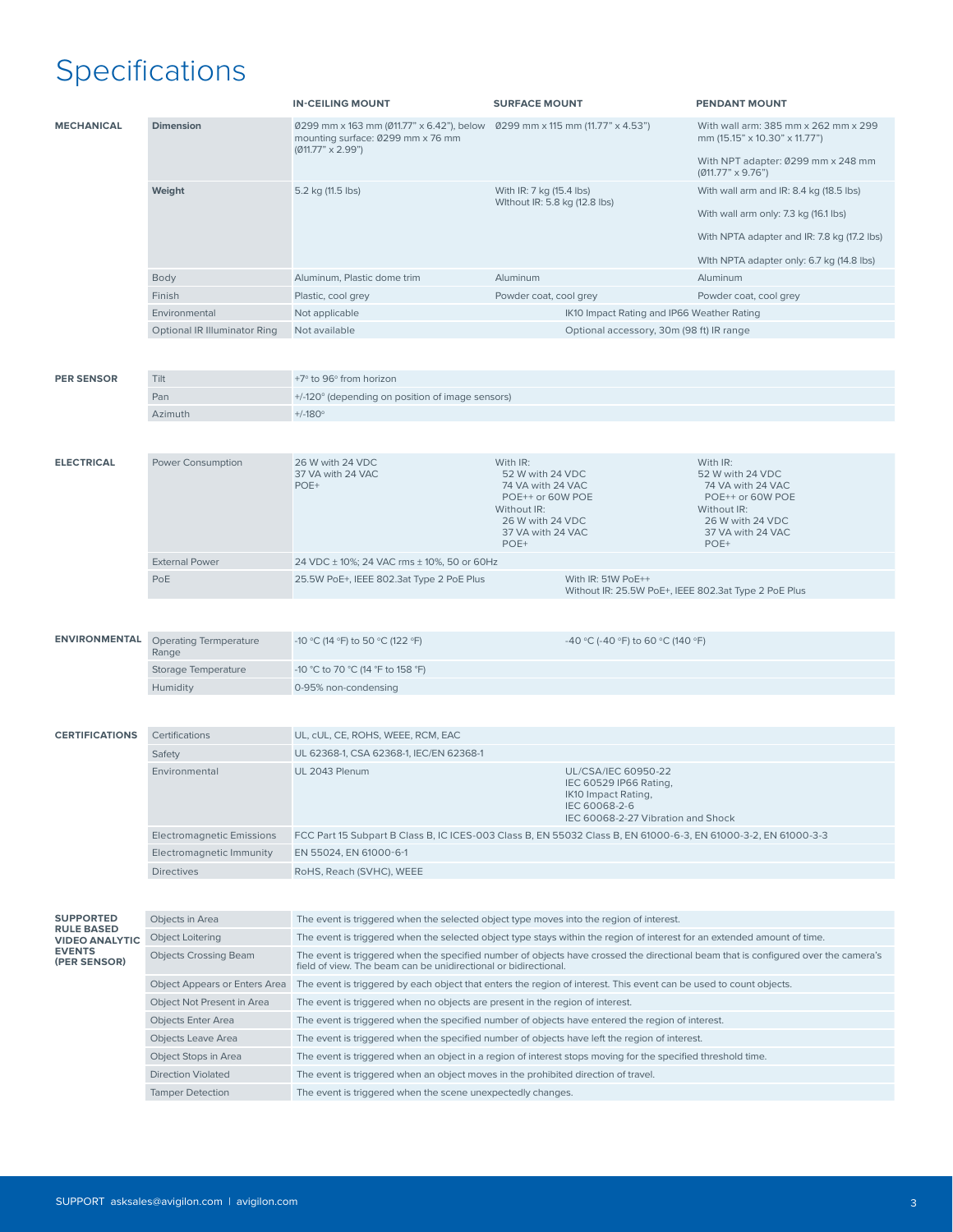#### Outline Dimensions Pendant Wall Mount

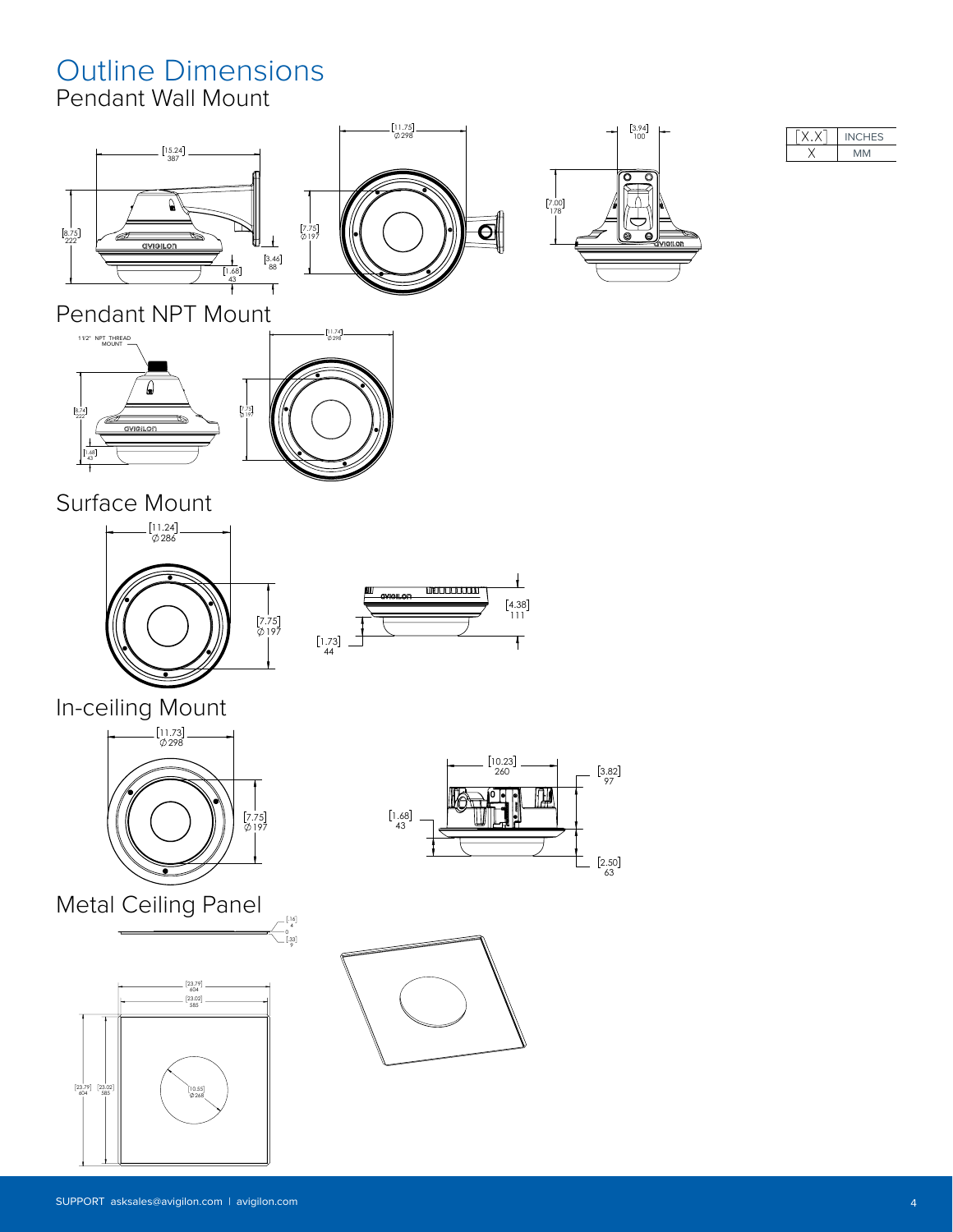### Ordering Information

The variety of mounting options for the H4 Multisensor provides maximum flexibility. All the available camera modules can be used in any of the mounting options.



#### Camera Modules

With the modular design of the H4 Multisensor, any camera module can be paired with any mounting adapter for maximum versatility and optimal installation. Each camera module must be ordered with a matching mounting adapter and dome cover.

| <b>DISPLAY PART NUMBER</b> | <b>DESCRIPTION</b>                                 |
|----------------------------|----------------------------------------------------|
| 9C-H4A-3MH-270             | 3×3 MP, WDR, LightCatcher, 2.8mm, Camera Only      |
| 9C-H4A-3MH-180             | 3×3 MP, WDR, LightCatcher, 4mm, Camera Only        |
| 15C-H4A-3MH-270            | 3×5 MP, WDR, LightCatcher, 2.8mm, Camera Only      |
| 15C-H4A-3MH-180            | 3×5 MP, WDR, LightCatcher, 4mm, Camera Only        |
| 24C-H4A-3MH-270            | 3×4K (8 MP), WDR, LightCatcher, 4mm, Camera Only   |
| 24C-H4A-3MH-180            | 3×4K (8 MP), WDR, LightCatcher, 5.2mm, Camera Only |
| 12C-H4A-4MH-360            | 4×3 MP, WDR, LightCatcher, 2.8mm, Camera Only      |
| 20C-H4A-4MH-360            | 4×5 MP, WDR, LightCatcher, 2.8mm, Camera Only      |
| 32C-H4A-4MH-360            | 4×4K (8 MP), WDR, LightCatcher, 4mm, Camera Only   |